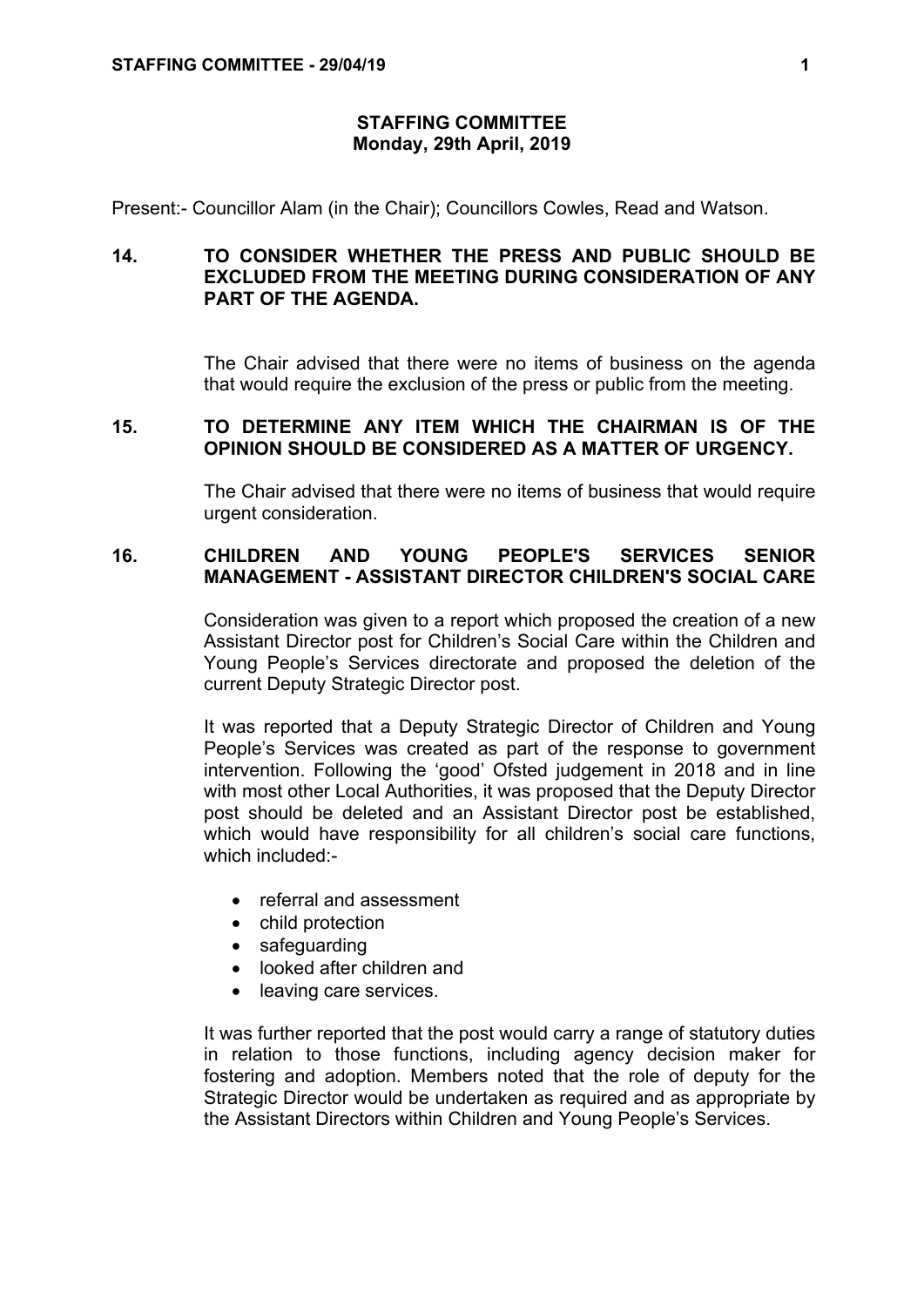# **Resolved:-**

- 1. That a new Assistant Director post in Children and Young People's Services directorate be established.
- 2. That the post of Deputy Strategic Director be deleted from the establishment.

#### **17. UNISON VIOLENCE AT WORK CHARTER**

Consideration was given to a report which provided detail in respect of UNISON's Violence at Work Charter, which set out measures that UNISON would like employers to put in place to prevent people that they are responsible for from being assaulted as they carry out their work.

It was reported that in order to qualify for the UNISON Violence at Work Charter mark, employers must meet ten standards and it was noted that the Council's current practices were in line with the key principles of the Charter, which were covered by the Health and Safety Policy.

It was suggested that a public awareness campaign to accompany the proposed adoption of the Charter would be helpful in highlighting the issues and difficulties faced by frontline staff both within Council buildings and working in communities.

#### **Resolved:-**

- **1. That the Council be recommended to become a signatory to UNISON's Violence at Work Charter.**
- 2. That the existing activities of the Council in meeting the aims of the Charter be noted.
- 3. That a public awareness campaign be undertaken to promote the adoption of the Charter.

### **18. PENSION DISCRETION - FLEXIBLE RETIREMENTS**

Consideration was given to a report which provided an overview of the pension discretion set by the Council in relation to flexible retirement and detailed options for review.

It was reported that the Council's Flexible Retirement Policy stated that applications would only be considered for 'significant' permanent contractual reductions to either grade or weekly contractual hours. In the policy 'significant' was defined as a change by which budget savings, or 'vacated' hours/position would enable the recruitment of a suitable replacement to maintain service delivery. The policy further stated that such reductions would be in the region of at least 40% of hours so that alternative resourcing options could be explored.